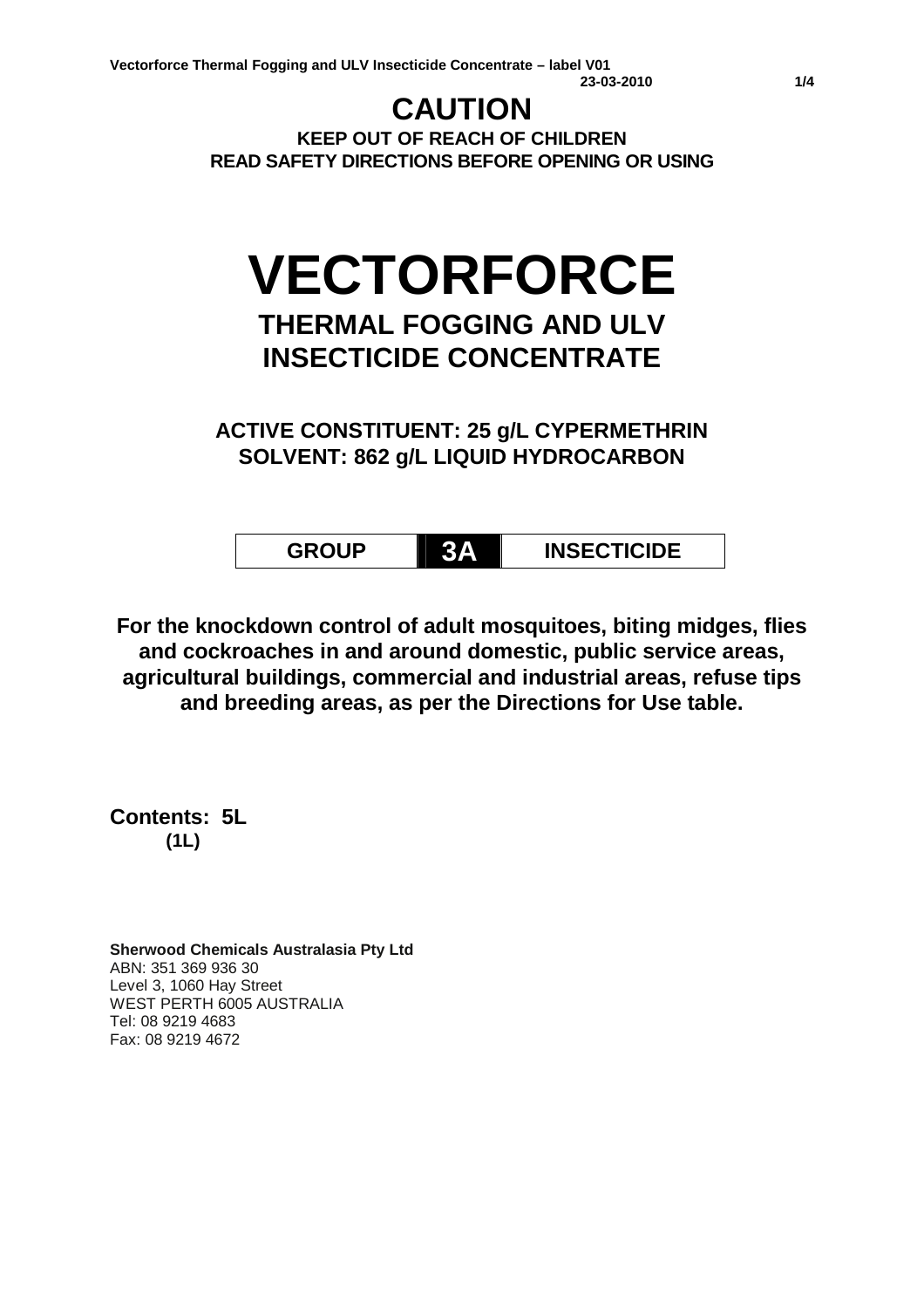#### **DIRECTIONS FOR USE**

| <b>SITUATION</b>                                                                                                  | <b>PESTS</b>                                                                                     | <b>RATE</b>                                                                                                                                               | <b>CRITICAL COMMENTS</b>                                                                                                                                                                                                                                                                                                                                                                        |
|-------------------------------------------------------------------------------------------------------------------|--------------------------------------------------------------------------------------------------|-----------------------------------------------------------------------------------------------------------------------------------------------------------|-------------------------------------------------------------------------------------------------------------------------------------------------------------------------------------------------------------------------------------------------------------------------------------------------------------------------------------------------------------------------------------------------|
| Warehouses,<br>Factories, Kitchens,<br>Industrial Buildings,<br><b>Domestic Residences</b>                        | Mosquitoes,<br>biting<br>midges,<br>flies,<br>cockroaches<br>(adults only)<br>control and biting | 20 to 30 mL per<br>1000 $m^3$ applied<br>in a suitable oil-<br>based diluent<br>200 to 300 mL/ha<br>applied neat or in<br>a suitable oil<br>based diluent | Use thermal fogging or cold aerosol<br>generating ULV equipment or hand held<br>knapsack sprayer. Spray into the air or<br>onto surfaces used as harbourages by<br>the target pests. For best results apply<br>when pests are active. Use the higher<br>rate when environmental conditions are<br>suboptimal, such as low humidity, high<br>temperature, lack of breeze or dense<br>vegetation. |
| Outdoor areas<br>including refuse tips,<br>picnic areas, sports<br>grounds, recreation<br>areas, reserves, vector |                                                                                                  |                                                                                                                                                           |                                                                                                                                                                                                                                                                                                                                                                                                 |
| midge programs.                                                                                                   |                                                                                                  |                                                                                                                                                           | <b>Midges - for effective control,</b><br>Vectorforce Thermal Fogging and ULV<br>Insecticide Concentrate must be mixed<br>with a suitable oil based diluent such as<br>DC Tron and not applied neat.<br>Repeat when necessary as determined<br>by management practices and<br>environmental conditions.                                                                                         |

**NOT TO BE USED FOR ANY PURPOSE, OR IN ANY MANNER, CONTRARY TO THIS LABEL UNLESS AUTHORISED UNDER APPROPRIATE LEGISLATION WITHHOLDING PERIOD:**

#### **NOT REQUIRED WHEN USED AS DIRECTED. DO NOT SPRAY OVER WATER INTENDED FOR HUMAN CONSUMPTION**

#### **GENERAL INSTRUCTIONS**

#### **MIXING**

Vectorforce Thermal Fogging and ULV Insecticide Concentrate with a suitable volume of oil (e.g. DC Tron) or kerosene according to the equipment manufacturer's recommendations for the output rates required. Do not store diluted insecticide. Prepare fresh spray as required.

#### **APPLICATION**

Diluted Vectorforce Thermal Fogging and ULV Insecticide Concentrate should be applied uniformly using calibrated conventional ground-based or hand application equipment. These include thermal fogging equipment, cold aerosol generating ULV equipment, hand-held or knapsack sprayers. Applications should be in response to high target insect numbers, disease risk and pro-active pesticide management.

#### **Insecticide Resistance Warning**

**GROUP 3A INSECTICIDE**

For insecticide resistance management Vectorforce Thermal Fogging and ULV Insecticide Concentrate is a Group 3A insecticide. Some naturally-occurring insect biotypes resistant to Vectorforce Thermal Fogging and ULV Insecticide Concentrate and other Group 3A insecticides may exist through normal genetic variability in any insect population. The resistant individuals can eventually dominate the insect population if Vectorforce Thermal Fogging and ULV Insecticide Concentrate or other Group 3A insecticides are used repeatedly. The effectiveness of Vectorforce Thermal Fogging and ULV Insecticide Concentrate on resistant individuals could be significantly reduced. Since occurrence of resistant individuals is difficult to detect prior to use, Sherwood Chemicals Australasia Pty Ltd accepts no liability for any losses that may result from the failure of Vectorforce Thermal Fogging and ULV Insecticide Concentrate to control resistant insects. Vectorforce Thermal Fogging and ULV Insecticide Concentrate may be subject to specific resistance management strategies. For further information contact Sherwood Chemicals Australasia Pty Ltd or your local agricultural department agronomist.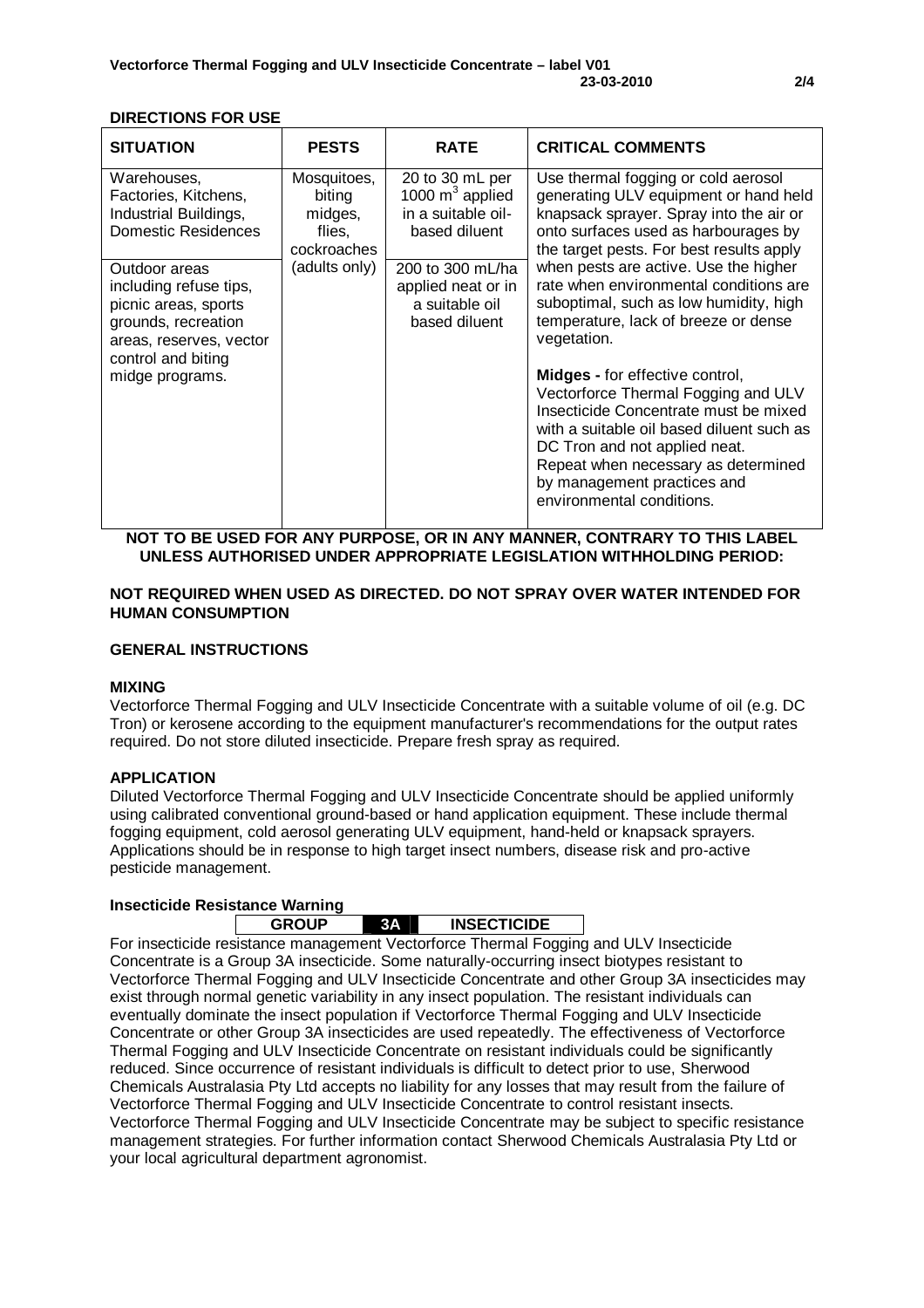#### **PRECAUTIONS**

Do not allow spray to contact food, food preparation surfaces or utensils. Do not spray directly on humans, exposed food or food utensils. Never repack from this container.

#### **RE-ENTRY PERIOD**

DO NOT allow entry into area where chemical fog is still present. When prior entry is necessary, wear cotton overalls (or equivalent clothing), a washable hat, elbow length PVC gloves and respirator. Clothing must be washed after each day's use.

In enclosed buildings, wait until chemical fog clears after treatment, then thoroughly ventilate treated area. Clean thoroughly before food processing/serving resumes.

#### **PROTECTION OF WILDLIFE, FISH, CRUSTACEANS AND ENVIRONMENT**

Dangerous to fish and aquatic invertebrates. Do not use over or immediately next to any water body or water course. DO NOT contaminate streams, rivers or waterways with the chemical or used containers. Remove or cover fish tanks and ponds before use.

#### **PROTECTION OF LIVESTOCK**

Dangerous to bees. DO NOT spray any plants in flower while bees are foraging. Spray in the night or early morning when bees are not actively foraging.

#### **STORAGE AND DISPOSAL**

Store in the closed, original container, in a cool well-ventilated area away from children, animals, food and feedstuffs. Do not store for prolonged periods in direct sunlight.

In case of spillage, confine and absorb spilled product with absorbent material such as sand, clay or cat litter and dispose of waste as indicated below or according to Australian Standard 2507 - Storage and Handling of Pesticides. DO NOT allow spilled product to enter sewers, drains, creeks or any other waterways.

Triple or preferably pressure rinse containers before disposal. Add rinsings to spray tank. Do not dispose of undiluted chemicals on site. If recycling, replace cap and return clean containers to recycler or designated collection point. If not recycling, break, crush or puncture and bury empty containers in a local authority landfill. If no landfill is available, bury the containers below 500 mm in a disposal pit specifically marked and set up for this purpose clear of waterways, desirable vegetation and tree roots. Empty containers and product should not be burnt.

#### **SAFETY DIRECTIONS**

Harmful if inhaled. May irritate the eyes and skin. Facial skin contact may cause temporary facial numbness. Sensitive workers should use protective clothing. Do not inhale spray mist. Avoid contact with eyes and skin. When using the product wear cotton overalls buttoned to the neck and wrist, washable hat, elbow- length PVC gloves and face shield or goggles and half facepiece respirator. If product in eyes, wash it out immediately with water. Wash hands after use. After each day's use, wash gloves, respirator and if rubber wash with detergent and warm water, face shield or goggles and contaminated clothing.

**FIRST AID:** If poisoning occurs, contact a doctor or Poisons Information Centre. Phone Australia 131126.

#### **MATERIAL SAFETY DATA SHEET**

For further information, refer to the Material Safety Data Sheet (MSDS), which is available from the supplier or from our web site, www.sherwoodchemicals.com.au.

#### **NOTICE TO BUYER**

Sherwood Chemicals Australasia Pty Ltd (Sherwood Chemicals) shall not be liable for any loss, injury, damage or death whether consequential or otherwise whatsoever or howsoever arising whether through negligence, use under abnormal conditions or otherwise in connection with the sale, supply, use or application of this product. The supply of this product is on the express condition that the purchaser does not rely on Sherwood Chemicals skill or judgment in purchasing or using the product and every person dealing with this product does so at their own risk.

APVMA Approval No.: 65430/ 50905

#### **In an Emergency Dial 000 Police or Fire Brigade**